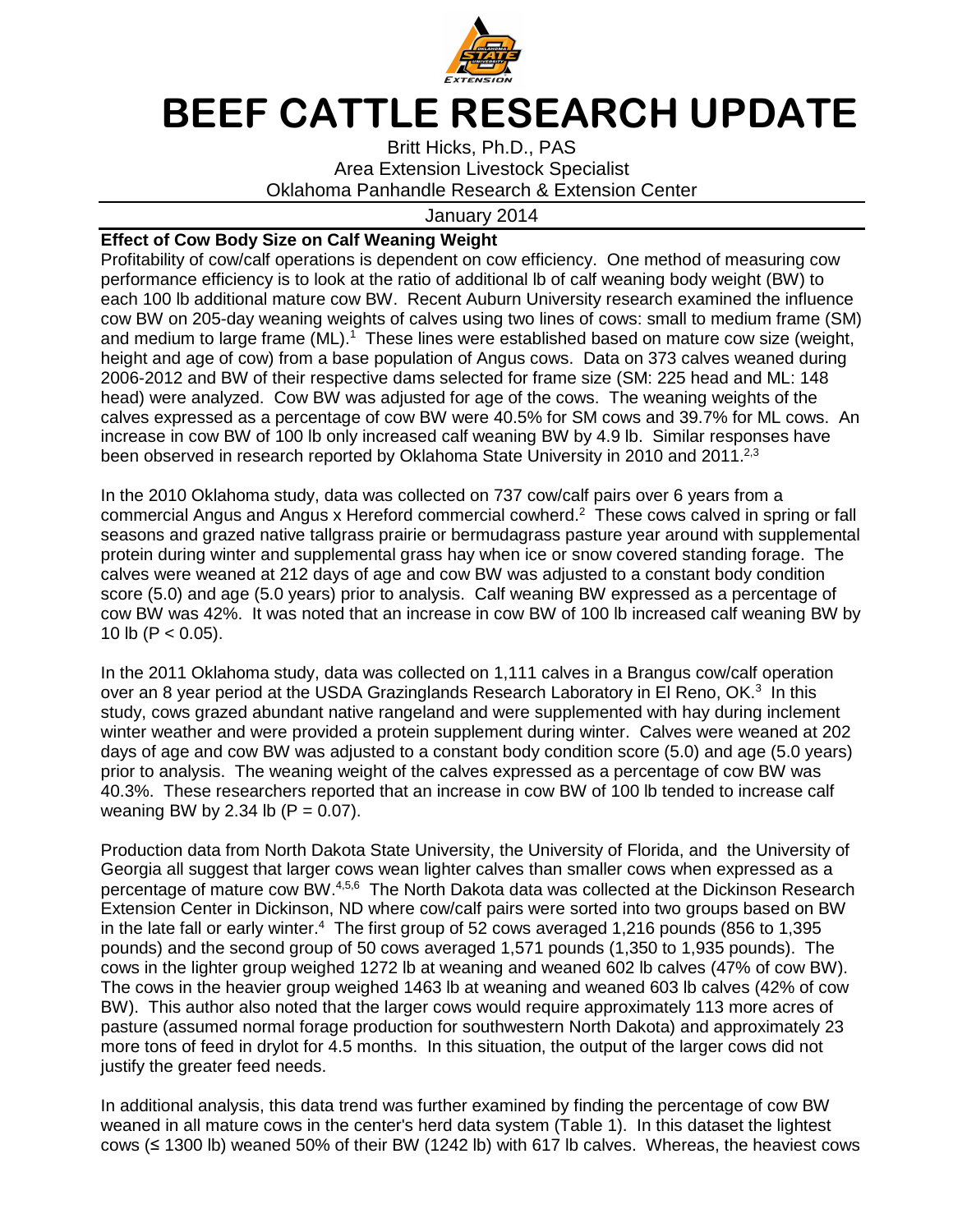(> 1600. lb) only weaned 34% of their BW (1698 lb) with 572 lb calves. As cow BW increased, calf weaning BW (% of cow BW) decreased.

| rapio il i oroomago or commongin modifical |           |             |                   |             |  |
|--------------------------------------------|-----------|-------------|-------------------|-------------|--|
| Weight Range                               | Number of | Avg. Cow BW | Avg. Calf         | % of Cow BW |  |
| (lb)                                       | Records   | at Weaning  | <b>Weaning BW</b> | Weaned      |  |
| $\leq 1300$                                | 37        | 1242        | 617               | 50          |  |
| $1301 - 1400$                              | 39        | 1357        | 611               | 45          |  |
| $1401 - 1500$                              | 38        | 1456        | 589               | 41          |  |
| 1501-1600                                  | 33        | 1549        | 598               | 39          |  |
| >1600                                      | 22        | 1698        | 572               | 34          |  |

## Table 1. Percentage of cow weight weaned.

Based on performance records when 5 to 9 years of age for the Dickinson Research Extension Center cows enrolled in the North Dakota Beef Cattle Improvement Association's CHAPS programs.

Data from three University of Florida beef cow research herds also shows that as cow BW increases that calf weaning BW expressed as a percentage of cow BW decreases (Table 2). $5$  This author noted that this trend was consistent across the three herds even though the herds had different breed composition, sires, sire types, and overall breeding programs.

Table 2. Relationship of calf weaning BW (% of cow BW) to cow BW of three University of Florida research herds.

|          | Calf Weaning BW, % of cow BW |              |                                      |              |              |  |
|----------|------------------------------|--------------|--------------------------------------|--------------|--------------|--|
|          | Avg. Cow                     |              | Lightest Cow Heaviest Cow Greatest % |              | Lowest %     |  |
| Location | (cow BW, lb)                 | (cow BW, lb) | (cow BW, lb)                         | (cow BW, lb) | (cow BW, lb) |  |
| Α        | 46                           | 51           | 33                                   | 72           | 18           |  |
|          | (1,233)                      | (808)        | (1,750)                              | (901)        | (1,518)      |  |
| в        | 51                           | 48           | 27                                   | 65           | 27           |  |
|          | (1, 215)                     | (902)        | (1,650)                              | (1, 110)     | (1,650)      |  |
| C        | 55                           | 56           | 45                                   | 64           | 27           |  |
|          | 1,053                        | (806)        | (1, 380)                             | (892)        | (964)        |  |

Adapted from Hersom, 2009.

Data from the University of Georgia at the Northwest Georgia Research and Education Center in Calhoun on 438 crossbred cows (average BW = 1352 lb) also illustrates that heavier cows are less efficient than lighter cows (Table 3). $6$  In this dataset, the average weaning BW of the calves was 44.4% of cow BW. Cows weighing less than 1300 lb (155 cows) weaned calves that weighed more than 45% of their BW (average of 48.9%). Whereas, cows weighing 1300 lb or greater (283 cows) weaned calves weighing an average of 41.8% of their BW.

Table 3. Summary of production of 438 mature cows.

| Cow BW, lb | Number of Cows | Calf Weaning BW, % of Cow BW |  |  |  |  |
|------------|----------------|------------------------------|--|--|--|--|
| 900        | 4              | 53.0                         |  |  |  |  |
| 1000       | 42             | 51.5                         |  |  |  |  |
| 1100       | 53             | 49.0                         |  |  |  |  |
| 1200       | 56             | 46.5                         |  |  |  |  |
| 1300       | 94             | 45.0                         |  |  |  |  |
| 1400       | 94             | 42.0                         |  |  |  |  |
| 1500       | 68             | 39.0                         |  |  |  |  |
| 1600       | 23             | 37.0                         |  |  |  |  |
| 1700       | 4              | 34.0                         |  |  |  |  |

Source: Northwest Georgia Research and Education Center, Calhoun, GA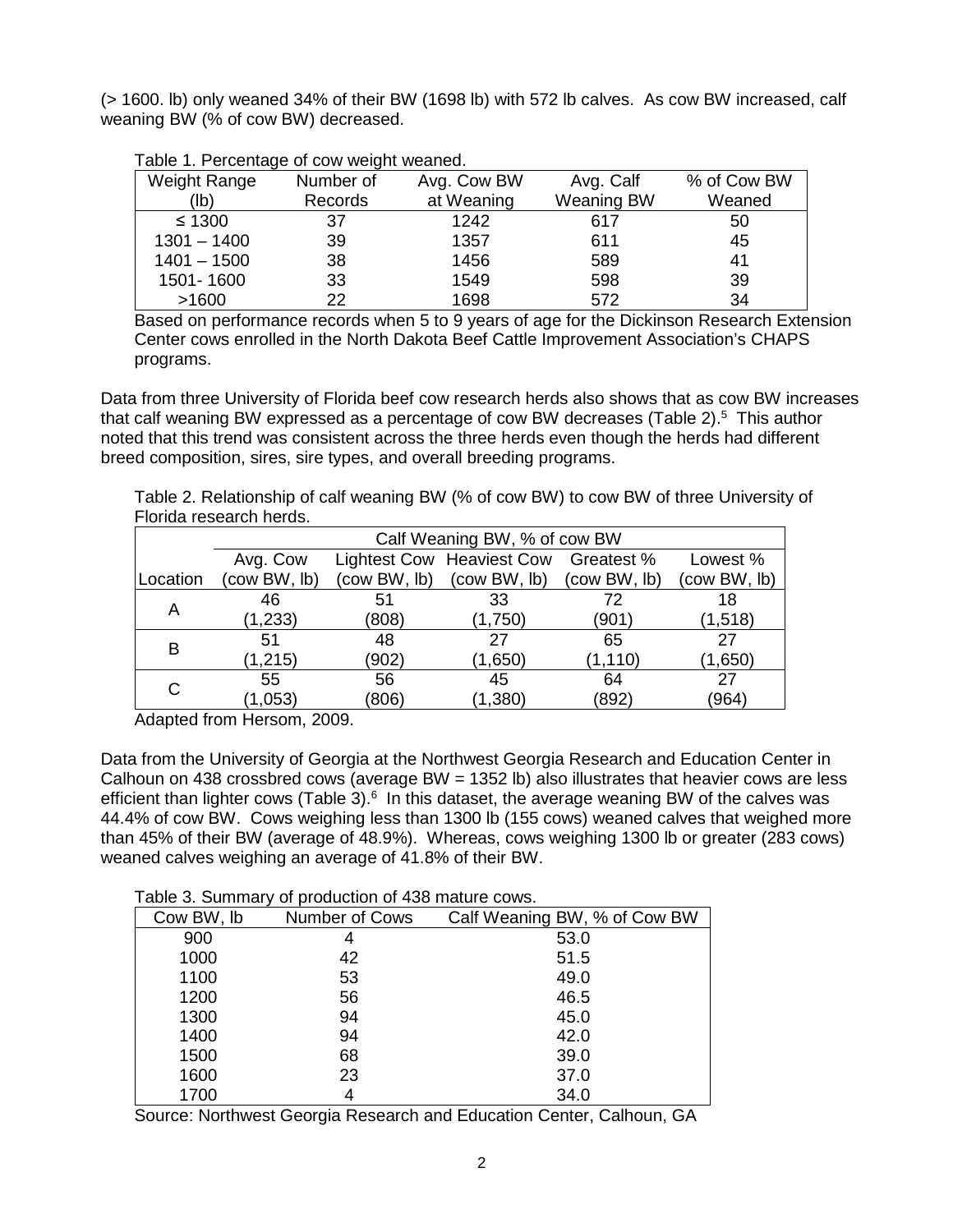All of these studies suggest that larger cows wean lighter calves than smaller cows when expressed as a percentage of mature cow BW and are thus, less efficient than smaller cows. Larger cows may wean heavier calves but the unit of increase observed in the Auburn and Oklahoma studies may not be economically efficient (average of 5.75 lb per 100 lb increase in cow BW). Assuming that a 600 lb weaned calf sells for ~\$1.75/lb, this 5.75 lb additional weaning weight is only worth about \$10. Will this increased income offset the additional cost of running larger cows?

Obviously, as cow size increases nutrient requirements and feed intake increase. Based on models from the 2000 Beef NRC<sup>7</sup>, in Figure 1 the effect of cow BW on the NEm requirements (Mcal/day) of the cow during her yearly production cycle is plotted. These data suggest that over a cow's yearly production cycle that her daily energy requirements increase approximately 5.9% with each 100 lb increase in cow BW. However, as illustrated in the figure, as cows get heavier the rate of increase slows (1000 to 1100 lb: 6.6% vs. 1300 to 1400 lb: 5.2%). These models also suggest that a cow's daily crude protein requirements increase by approximately 5.5% with each 100 lb increase in cow BW (data not shown). The percent increase in nutrient requirements (both energy and crude protein) with each 100 lb increase in cow BW ranges from about 4% in early lactation to about 7% in late pregnancy. If one assumes that the cow is fed a diet containing 55% TDN (0.52 Mcal NEm/lb) on a dry matter (DM) basis, her yearly feed requirement (DM basis) would increase by about 474 lb with each 100 lb increase in cow BW (about 526 lb/year of actual feed if the feed contains 90% DM). Data from Doye and Lalman, 2011 suggest that the annual cost per cow increases by about \$42 for each 100 lb of additional cow BW.<sup>8</sup>

These data clearly suggest that running larger cows as compared to smaller or moderate sized cow may not be economically efficient. However, the relationship of cow BW to calf weaning BW may differ in divergent environments and therefore should be determined on an individual ranch basis.



lactation is 15 lb/day.